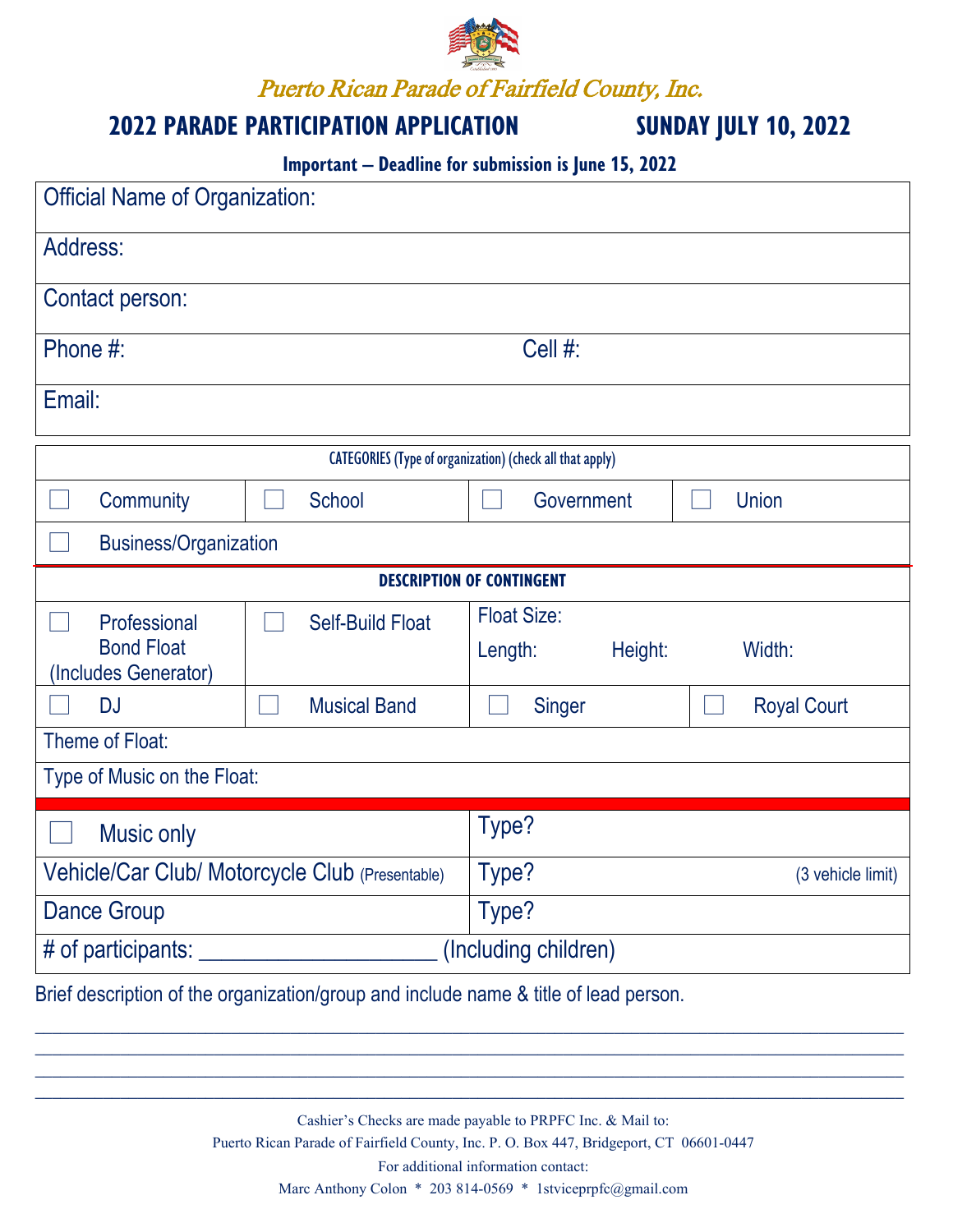

# Puerto Rican Parade of Fairfield County, Inc. **2022 WAIVER OF LIABILITY**

In consideration of this participation opportunity in the 2022 Puerto Rican Parade of Fairfield County, Inc. the organization, company, business or group, I represent hereby waive any right or case of action arising as a result of our organization, company, and or business participation in said parade from which any liability may arise against the Puerto Rican Parade of Fairfield County, Inc. or any of the members of the Board of Directors, trustees, honorary board of Trustee or any individual providing leadership in connection with such said parade. I hereby declare that the organization, company and/or business assumes all responsibilities for any liabilities that may arise during our participation of parade events, with-out limiting the generality of the foregoing, I/We agree that this waiver shall include any rights or causes of action resulting from personal injury to members of our organization or property damages sustained in connection to our participation in the parade.

| Signature of Witness: 1997 - 1998 - 1999 - 1999 - 1999 - 1999 - 1999 - 1999 - 1999 - 1999 - 1999 - 1999 - 1999 - 1999 - 1999 - 1999 - 1999 - 1999 - 1999 - 1999 - 1999 - 1999 - 1999 - 1999 - 1999 - 1999 - 1999 - 1999 - 1999 |  |  |
|--------------------------------------------------------------------------------------------------------------------------------------------------------------------------------------------------------------------------------|--|--|
|                                                                                                                                                                                                                                |  |  |
| Signature of Parade Official:                                                                                                                                                                                                  |  |  |

### **MANDATORY WAIVER**

**If waiver is not signed, participation will not be granted**

P. O. Box 447, Bridgeport, CT 06601-0447 www.prpfc.org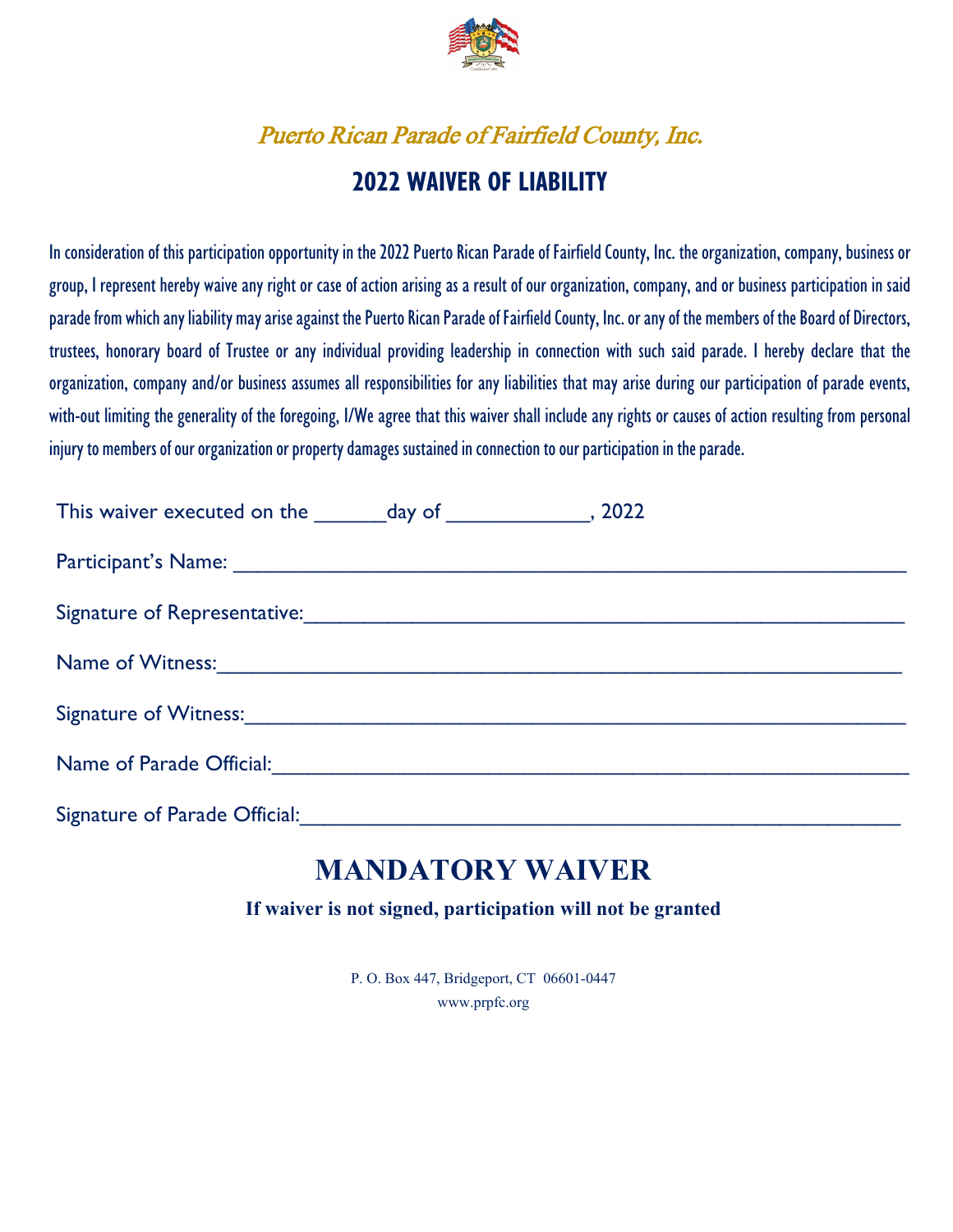

### Puerto Rican Parade of Fairfield County, Inc.

## **2022 PARADE FEES**

| <b>Bond Floats</b>                                                                                      |            |
|---------------------------------------------------------------------------------------------------------|------------|
| (if registered BEFORE Wednesday, June 15, 2022)                                                         | \$2,200.00 |
| (if registered AFTER Wednesday, June 15, 2022)                                                          | \$2,300.00 |
| <b>Self Build Float</b>                                                                                 | \$300.00   |
| Dance Group & Nonprofit Marching Group                                                                  | \$50.00    |
| (Walker) Government Representative                                                                      | \$50.00    |
| (Business Owners) Advertisement                                                                         | \$150.00   |
| <b>Vehicle</b><br>(\$50.00 per Vehicle & Club, 3 vehicles maximum (Motorcycle with Trailers & No Rider) | \$50.00    |
|                                                                                                         |            |
| <b>Non-Refundable Application Fee</b>                                                                   | \$25.00    |
| Total                                                                                                   |            |

The amount of vehicle clubs is limited so it's on first come basis

• No personal checks nor cash accepted

| <b>Cashier's Check #</b> |  | <b>Money Order #</b>               |             |
|--------------------------|--|------------------------------------|-------------|
|                          |  |                                    |             |
|                          |  | SIGNATURE PERSON RECEIVING PAYMENT |             |
| <b>DATE</b>              |  |                                    | <b>DATE</b> |
|                          |  |                                    |             |

Log on to PRPFC.org for forms & details

For additional information contact: Marc Anthony Colon \* 203 814-0569 \* 1stviceprpfc@gmail.com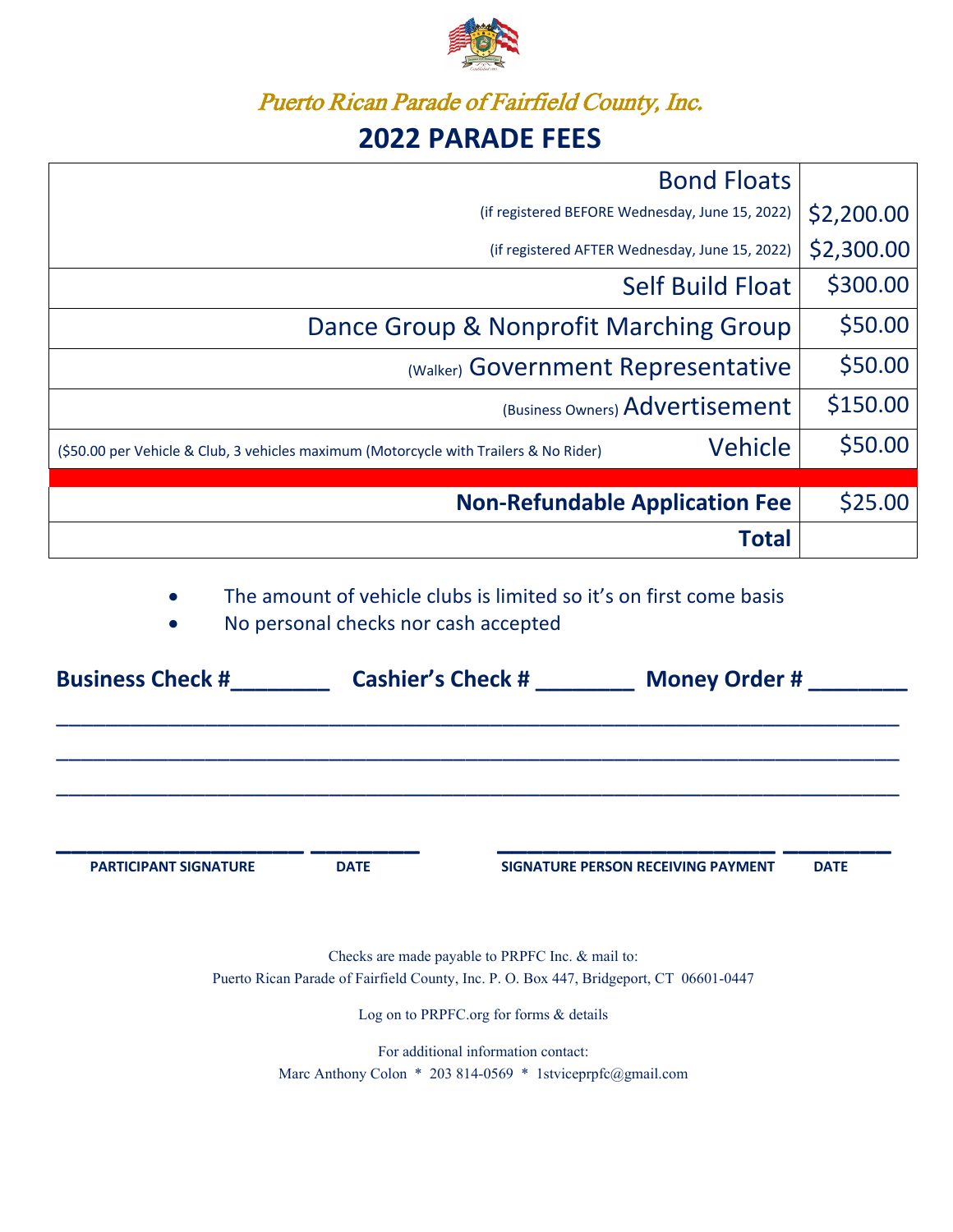

### Puerto Rican Parade of Fairfield County, Inc. **2022 PARADE RULES, REGULATIONS & POLICIES**

#### **REGISTRATION**

- Participants must submit a complete parade application form by Wednesday, June 15, 2022. No exceptions. No walk-ins permitted on parade day
- Participants are to submit a \$25.00 application fee for consideration of participation which is non-refundable. Application fee does not guarantee parade participation until approved by Parade Coordinator.
- Only those participants who have submitted application, plus all other forms necessary along with a full payment and approved by parade coordinator will be allowed to participate on parade day and will be assigned a line up group.

#### REQUIREMENTS

- Organizations who build their own floats must provide a copy of their insurance policy to the parade coordinator prior to commencement of the parade. (Due June, 15th)
- Participants must identify our Puerto Rican heritage, culture and pride
- Participants must have a banner in front of their group identify them and the town and city they are representing,
- Participant's attire and behavior shall be in "good taste", No profanity or vulgarity will be allowed, and "good taste" is at the discretion of Parade Coordinator and assistants.
- Parade coordinator or its designees may expel any participant, group, or organization on the day of the parade for cause including but not limited to violation of any rules and regulations listed and/or to follow the directions of parade field coordinator. No refund of payment made in the event participant is expelled.
- Registered participations who are no show on the day of the parade will officially forfeit, and any monies paid will not be refunded.
- All vehicles in the parade must be in good working order and must comply with State of Connecticut, Department of Motor Vehicle laws. Your registration, insurance etc. may be requested by Parade Coordinator at time during line up.

#### NOT PERMITTED

- No artwork or other symbols are to be displayed on the Puerto Rican flags on parade route. The Puerto Rican flag must be properly displayed and in its natural state. Check with Parade Coordinator for proper displaying of flag.
- No alcoholic beverages are permitted during line up or along the parade route.
- 18 wheeled vehicles, Munster trucks are not permitted in parade due to road restrictions safety and the safety of parade attendees.
- No auxiliary vehicles are permitted to accompany marching groups, only approved decorated vehicles are allowed
- No political or electoral advertisement or signage may be displayed by any contingent, whether on a float, in a vehicle or marching.
- No Third Party will be allowed to march with original group with applicant to march with original group participating and its signature on the application.
- To ensure the safety of parade spectators, it's prohibited to throw any objects into the crowds that may harm spectators along the parade route.

#### **FLOATS**

• All Bond float fees will be \$2,200.00 and after June 15, 2022 it will be \$2,300.00. It includes one business advertisement (\$150.00). For additional advertisement fee, see Parade Fee list.

#### ON PARADE DAY

- Participants must check in on the day of parade at the corner of Lincoln Boulevard and Taft Avenue (via Capitol Avenue) look for the Parade Registration Tent for specific lineup instructions.
- Check Line-up starts at 8:00 AM for bond floats and 9:00 AM for all other participants. You will receive notification of assigned time and section. Anyone arriving after designated arrival times will not be guaranteed their place in line and may be subject to be placed at the end of parade line.
- The PRPFC Inc. does not guarantee or promise specific places in the lineup. Line up placement of participant is at the discretion of the Parade Coordinator based on safety and other factors.